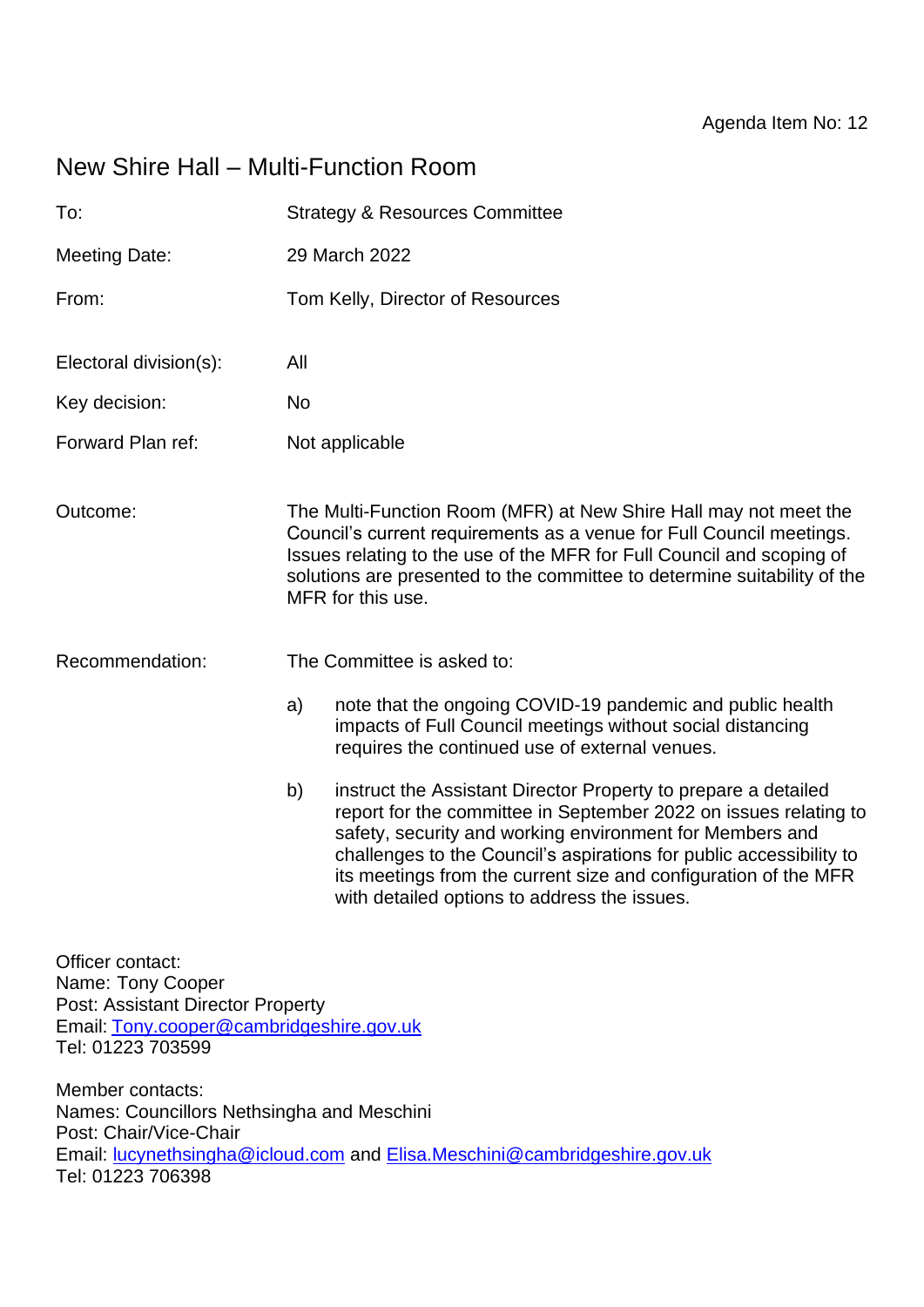# 1. Background

- 1.1 New Shire Hall at Alconbury Weald is the new headquarters for Cambridgeshire County Council following the decision to relocate from Shire Hall in Cambridge. The New Shire Hall building went live in the summer of 2021. Due to the impact of the pandemic use of the building for both council staff and for committee meetings has been limited by public health restrictions.
- 1.2 The Multi-Function Room (MFR) at New Shire Hall at Alconbury Weald forms a key part of the new civic facilities at New Shire Hall and this civic facility was integrated into the design of the building, being located above and accessible via the public reception area. Despite the pandemic, it has been able to be used compliantly for committee and other meetings. However larger meetings such as Full Council have not been able to be held in the MFR as there is insufficient space to meet the requirements of social distancing and the council's COVID policies (noting that the same would most likely have occurred at the previous Chamber at Shire Hall in Cambridge). This resulted in larger meetings being held at external venues.
- 1.3 Outside of the COVID pandemic restrictions the MFR can accommodate Full Council meetings. It was designed for this use as part of the approved specification for the building.

## 2. Main Issues

- 2.1 The MFR formed part of the core design requirements for the New Shire Hall building to provide a council committee room to replace the chamber and committee rooms at Shire Hall in Cambridge. However, it was not intended to be a direct replacement as a dedicated council chamber, but as the name suggests, a multi-function room that could be put to other uses outside of council and committee meetings. The Design Brief v0.3 states "*Chamber requirements: TBC, in the original business case it stated flexible space which can be reconfigured into smaller meeting rooms. This would need to seat 90 attendees.*"
- 2.2 During the design process the project was overseen by the Commercial & Investment Committee and its Chair, with the Senior Responsible Officer being the then Deputy Chief Executive. There were separate Cambs 2020 and Civic Hub boards that undertook the operational oversight of the project with 2 lead project managers from the Place and Economy (P&E) directorate and the Transformation team. During the design process the Property Services Project team evaluated other local authorities' council chambers in new build/modern buildings and submitted a report to the Civic Hub Project Board on the layout, furniture and operation of these rooms. At the Civic Hub Project Board, it was advised that the existing Shire Hall Council Chamber was not to be replicated (Civic Hub Project Board Minutes 13/02/19).
- 2.3 The initial design specification was for the room to be of sufficient size to accommodate 90 seated persons. As the design evolved the room size was increased to accommodate a Full Council meeting with Members sitting at desks in a compact format. The floor area increased from 90 sq.m. to the as-built 170 sq.m. Later, moveable dividing walls were included to allow the MFR to be split into two or three separate meeting rooms to increase its flexibility as a meeting space.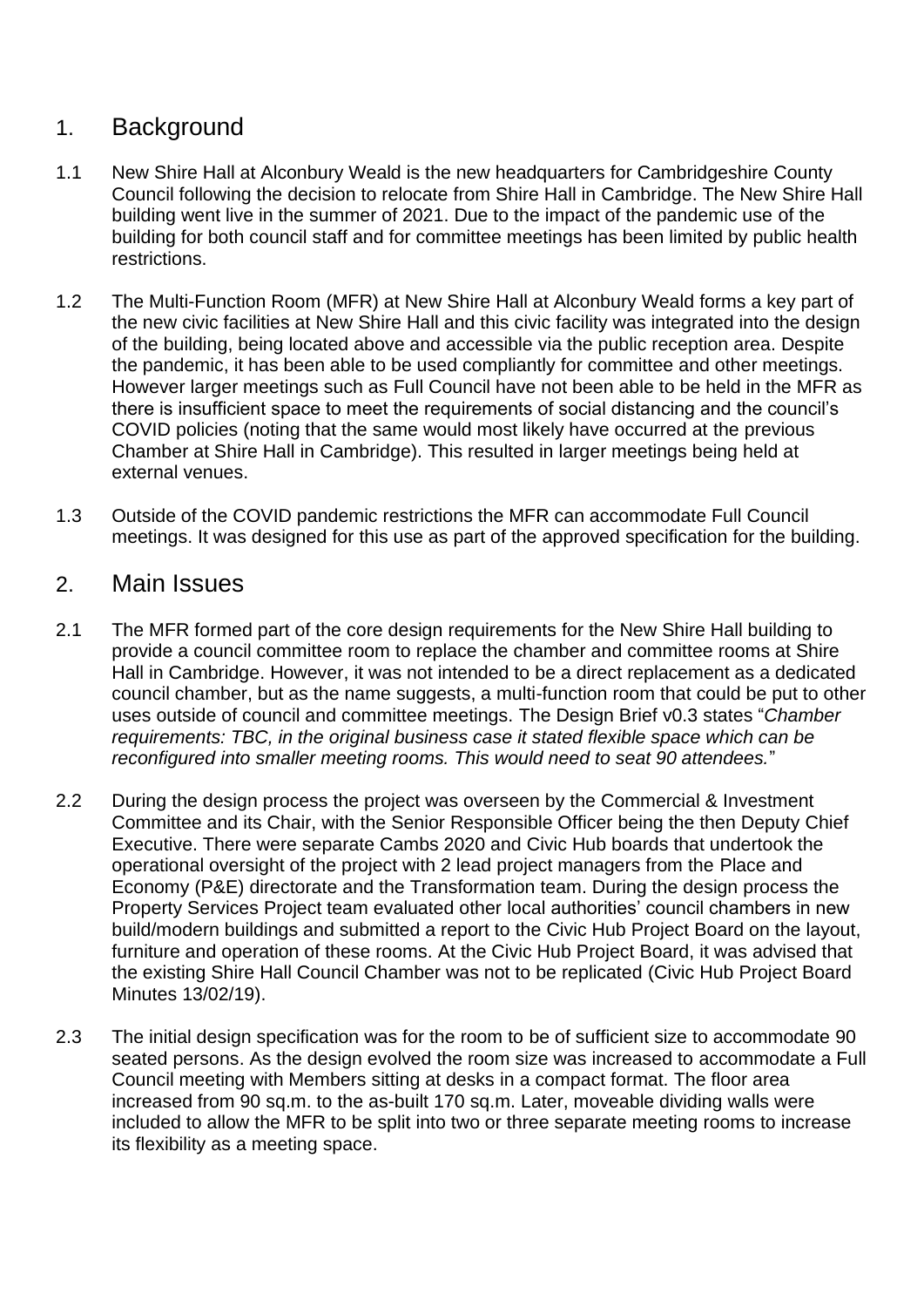2.4 The key design approval stages are set out below. At these approval stages layout plans and schematics of the MFR were produced for consideration:

| Date              | Meeting                  | Approval                                                                                        |
|-------------------|--------------------------|-------------------------------------------------------------------------------------------------|
|                   |                          |                                                                                                 |
| 23/11/2018        | <b>C&amp;I Committee</b> | Milestone 2 Concept Design stage approval                                                       |
|                   |                          |                                                                                                 |
| <b>March 2019</b> | n/a                      | 2-week Stakeholder engagement event for New Shire<br>Hall designs held at Shire Hall, Cambridge |
|                   |                          |                                                                                                 |
| 22/03/2019        | <b>C&amp;I Committee</b> | Milestone 3 Design approval (incorporating larger MFR)                                          |
|                   |                          |                                                                                                 |
| 16/12/2019        | <b>C&amp;I Committee</b> | Milestone 4/5 Detailed Design & Costing approval                                                |
|                   |                          |                                                                                                 |

2.5 The MFR layout plan from the Milestone 3 (MS3) report (p.21) is below:



- 2.6 The final design was for the MFR to be capable of holding Full Council with Members seated at desks, with a raised platform or dais as the front, and public seating at the side or rear of the room. Planning consent for the building included specific reference to the MFR being able to be used for Full Council meetings.
- 2.7 After handover of the building the MFR has been successfully used for a range of committee and other meetings. The COVID pandemic has prevented its use for Full Council due to social distancing and other requirements. The MFR has been set up for Full Council with the appropriate furniture and layouts as a demonstration. This highlights the limited overall size of the MFR and the need for Members to be in close proximity to each other for the duration of the Full Council meeting.

#### **Limitations due to COVID-19 Pandemic**

2.8 Due to the COVID-19 pandemic and the requirement for social distancing, in accordance with CCC Public Health and Property policies, a limit on the number of people using the room has had to be put in place. The limit based upon social distancing is 22 persons, and this means that the MFR is currently unable to accommodate Full Council. Whilst the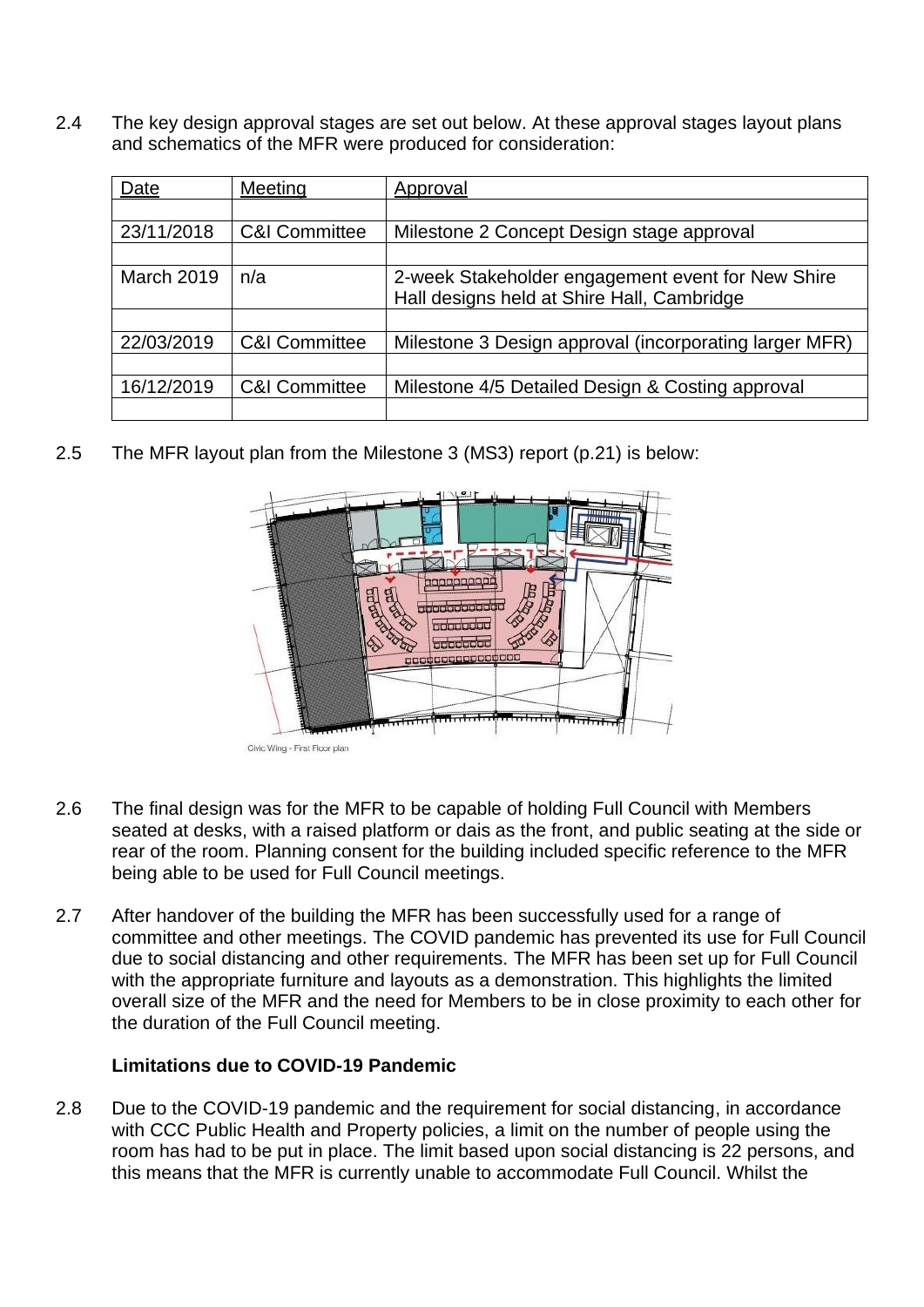severity of the pandemic has reduced over recent months, COVID-19 remains a threat. A local authority meeting that was held recently has reportedly resulted in a significant number of participants contracting COVID-19. As a result of this the MFR will not be suitable for use for Full Council until the requirement for social distancing is removed under Public Health guidance and safety risk assessments. CCC will continue to use alternative venues that provides sufficient space for social distancing until it is deemed safe to reduce or remove the requirement for social distancing.

#### **Limitations due to Operational Issues**

- 2.9 When configured for Full Council the MFR will fit the required number of desks with a limited area for the public. Due to the limited space this has created a number of challenges that impact on the use of the MFR for Full Council. The key challenges are:
	- Security and safety of Members and Officers
	- Limited space for Members
	- Limited space for public attendees
	- Accessibility (Part M of the Building Regulations) & Fire Safety (Evacuation)

Security and safety of Members and Officers

- 2.10 The limited space in the MFR and the absence of a separate viewing area for the public means that the public are seated in close proximity to Members. As per photo 1 in Appendix 1, members of the public will be almost within touching distance of Members. Further, for those Members located on that side of the MFR, some of the public and/or press will have a view of their papers and laptops. It may be uncomfortable for Members to have people very close to and behind them, especially where matters may be contentious. Photo 2 shows how persons in the public seating will be close to Members and have a view of their desks.
- 2.11 The close proximity means that there is no viable means to provide physical separation to protect Members without some form of unsightly and obtrusive physical barrier. At Shire Hall the public area was on the first-floor balcony, providing physical separation for all but the most determined persons (e.g. those attempting to bring abseiling equipment into the building). This means the council is not able to ensure the physical security of Members. In committee use there is sufficient physical separation and distance to provide psychological and some degree of physical safety for Members and Officers as any person posing a threat has to overtly advance sufficient distance for those present to at least detect the potential threat and have some ability and time to react.

#### Limited space for Members

2.12 Photos 3 and 4 demonstrate that Members will be in very close proximity to each other due to the requirements for appropriately sized access routes to the exits for fire and accessibility compliance. Over a number of hours of a typical meeting this may not be conducive to Member comfort. A Member seeking to leave the room from a mid-row position would require other Members to vacate their seats to clear a path.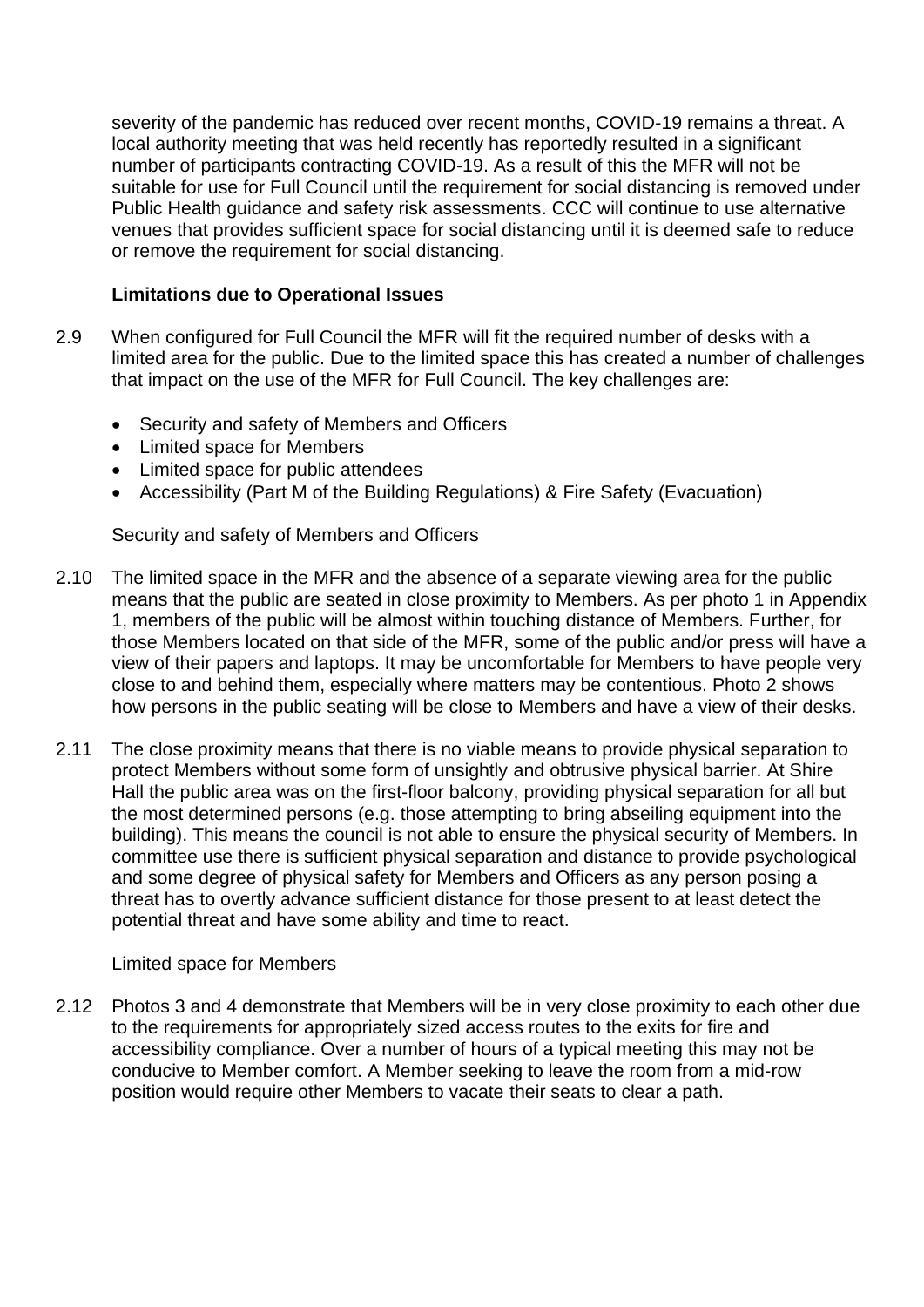Limited space for public attendees

2.13 The MFR has space for 20 members of the public to attend Full Council meetings, a reduction from the 26 that could be accommodated at Shire Hall. It is the Council's expectation to meet or exceed the capacity previously available at Shire Hall.

Accessibility & Fire Safety (Evacuation)

- 2.14 Due to the overall limitations of space and the requirement for suitable evacuation procedures for persons with limited mobility, there are limitations of the location and numbers of those with limited mobility attending meetings. This affects both Members and Public. New Shire Hall and the MFR are legally compliant in respect of Building Regulations and other matters, however achieving a legal requirement may not achieve the targets or goals of the Council for accessibility and public engagement with its meetings.
- 2.15 There is a requirement for persons of limited mobility to be located close to the exit doors at the eastern end of the MFR for evacuation purposes. This means Members with limited mobility have to be located in this part of the MFR, at the rear of the room close to the doors irrespective of political affiliation or location of political colleagues. Space limitations mean that the MFR in the Full Council configuration can only accommodate a very small number of mobility impaired Members.
- 2.16 Whilst chairs can be removed from the public seating area to make space for, as an example wheelchair users, due to the First Floor location and requirement for specific evacuation procedures as part of Personal Emergency Evacuation Plans (PEEPS), this also imposes limitations on the number of people who can be accommodated.

## 3. Alignment with corporate priorities

- 3.1 Communities at the heart of everything we do This paper seeks to consider improvements to the community engagement and interaction with the council via its formal meetings at New Shire Hall
- 3.2 A good quality of life for everyone There are no significant implications for this priority.
- 3.3 Helping our children learn, develop and live life to the full There are no significant implications for this priority.
- 3.4 Cambridgeshire: a well-connected, safe, clean, green environment There are no significant implications for this priority.
- 3.5 Protecting and caring for those who need us There are no significant implications for this priority.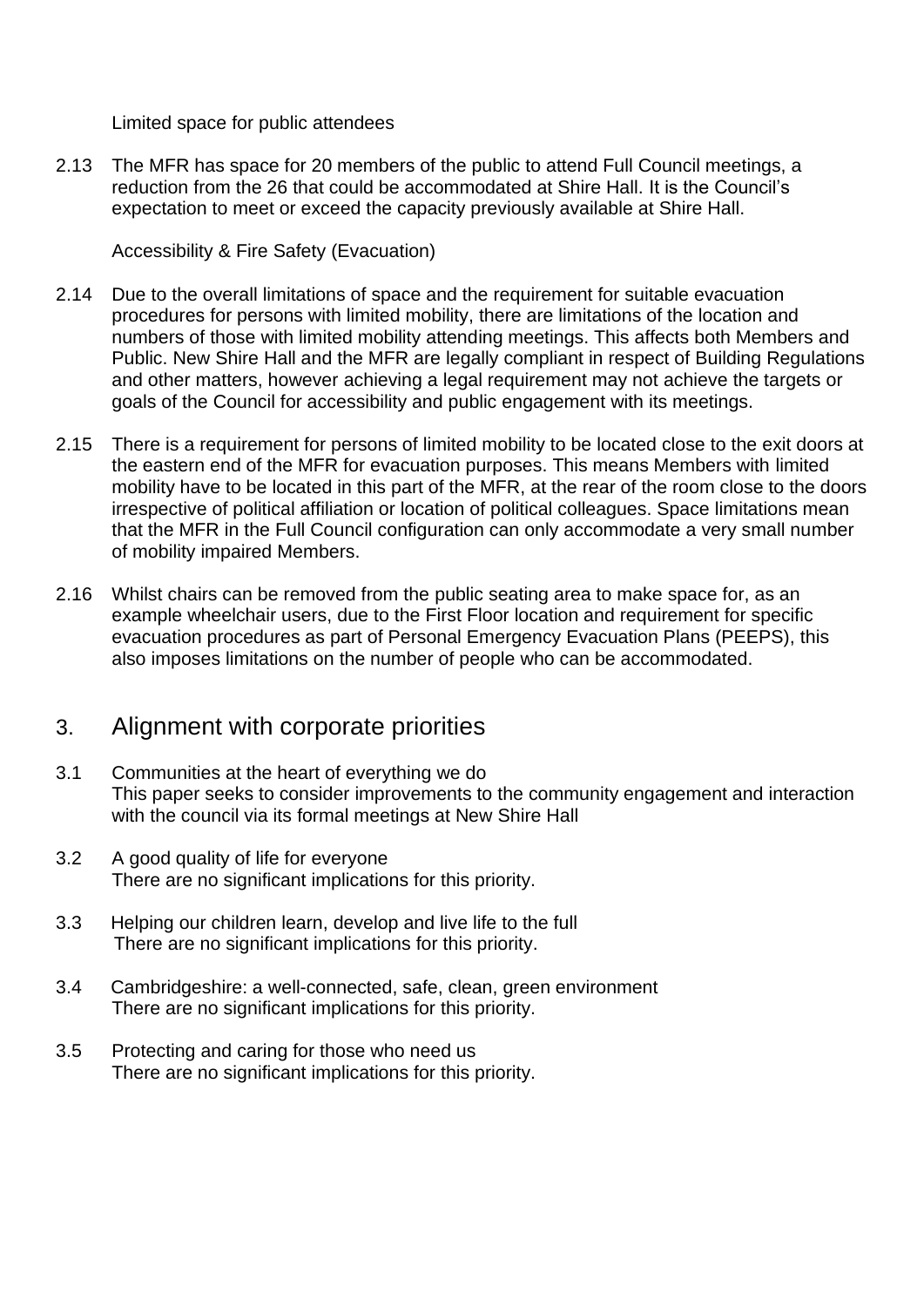# 4. Significant Implications

#### 4.1 Resource Implications

Detailed options appraisals for alterations to New Shire Hall will require commissioning of specialist architectural and construction consultancy.

- 4.2 Procurement/Contractual/Council Contract Procedure Rules Implications Any procurement will be conducted in compliance with the Council's Contract Procedure Rules (CPRs).
- 4.3 Statutory, Legal and Risk Implications The MFR is legally compliant under the relevant statutory provisions.
- 4.4 Equality and Diversity Implications The MFR is legally compliant under the relevant statutory provisions based upon the original specification, however the Council seeks to provide enhanced accessibility to its meetings beyond the legal minimum
- 4.5 Engagement and Communications Implications The issues relate to consideration of improving public engagement with council processes via Full Council meetings.
- 4.6 Localism and Local Member Involvement There are no significant implications within this category.
- 4.7 Public Health Implications The implications of COVID on council meetings are set out in the paper, the primary issue in this paper is the use of the MFR in post-pandemic conditions when there are still high rates on COVID-19 in the population. These continuing high rates demand that social distancing and other control measures remain in place and reassessed regularly.
- 4.8 Environment and Climate Change Implications on Priority Areas There are no significant implications within this category.
- 4.8.1 Implication 1: Energy efficient, low carbon buildings. **Neutral**
- 4.8.2 Implication 2: Low carbon transport. **Neutral**
- 4.8.3 Implication 3: Green spaces, peatland, afforestation, habitats and land management. **Neutral**
- 4.8.4 Implication 4: Waste Management and Tackling Plastic Pollution. **Neutral**
- 4.8.5 Implication 5: Water use, availability and management: **Neutral**
- 4.8.6 Implication 6: Air Pollution.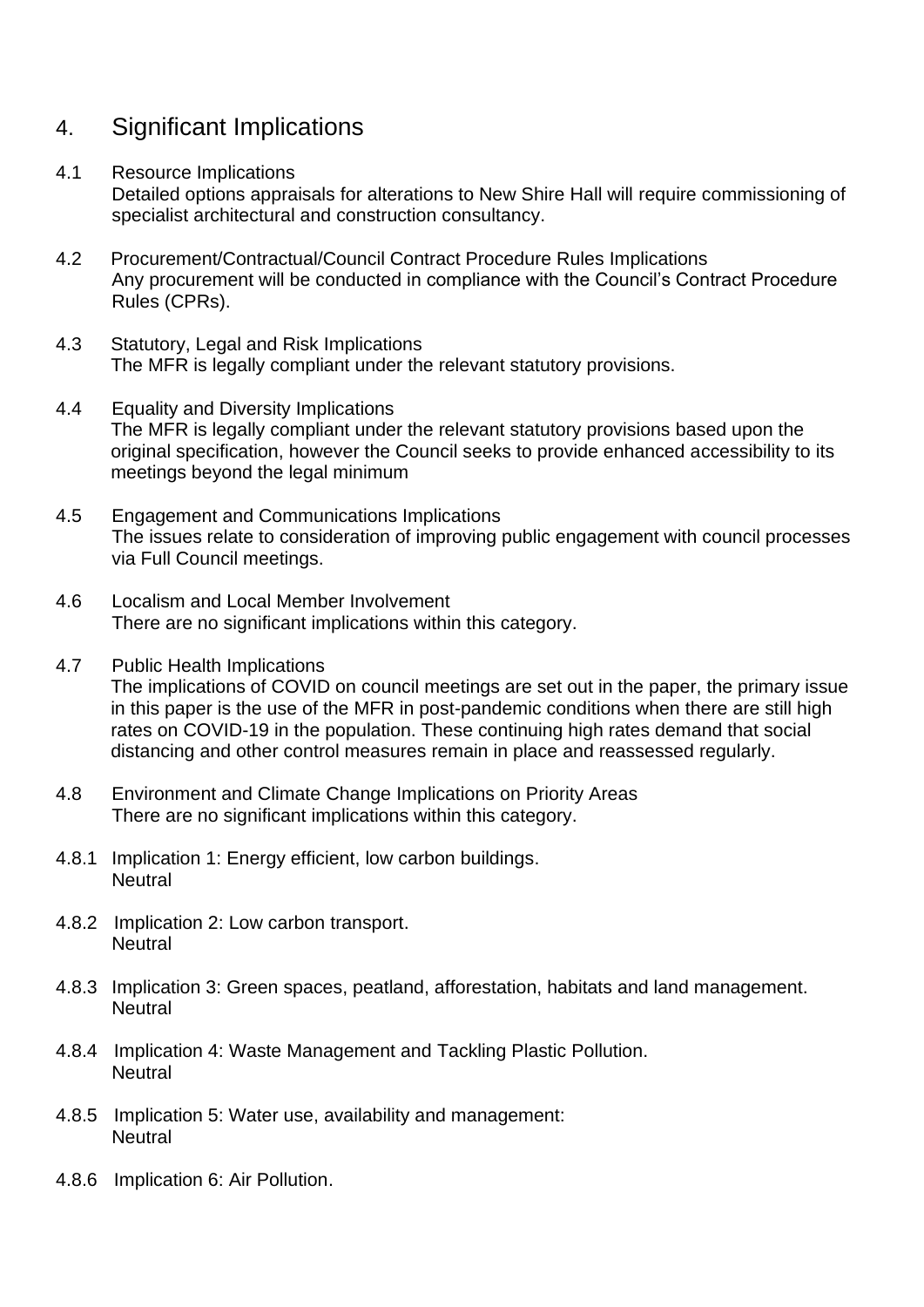**Neutral** 

4.8.7 Implication 7: Resilience of our services and infrastructure and supporting vulnerable people to cope with climate change. **Neutral** 

Have the resource implications been cleared by Finance? Yes Name of Financial Officer: Tom Kelly, Chief Finance Officer

Have the procurement/contractual/ Council Contract Procedure Rules implications been cleared by the Head of Procurement? Yes Name of Officer: Clare Ellis, Head of Procurement

Has the impact on statutory, legal and risk implications been cleared by the Council's Monitoring Officer or LGSS Law? Response awaited Name of Legal Officer:

Have the equality and diversity implications been cleared by your Service Contact? Yes

Name of Officer: Jenni Bartlett, EDI Advisor

Have any engagement and communication implications been cleared by Communications? Yes Name of Officer: Christine Birchall

Have any localism and Local Member involvement issues been cleared by your Service Contact? No Name of Officer: Not applicable

Have any Public Health implications been cleared by Public Health? Yes Name of Officer: Val Thomas, Deputy Director of Public Health

If a Key decision, have any Environment and Climate Change implications been cleared by the Climate Change Officer? Yes Name of Officer: Emily Bolton, Climate Change Officer

### 5. Source documents

5.1 Source documents

New Shire Hall Design Brief v0.3 – internal document stored on Huddle

Civic Hub Project Board Minutes 13/02/19 - internal document stored on Huddle

C&I Committee Report 'Milestone 2 Concept Design stage approval' 23 November 2018